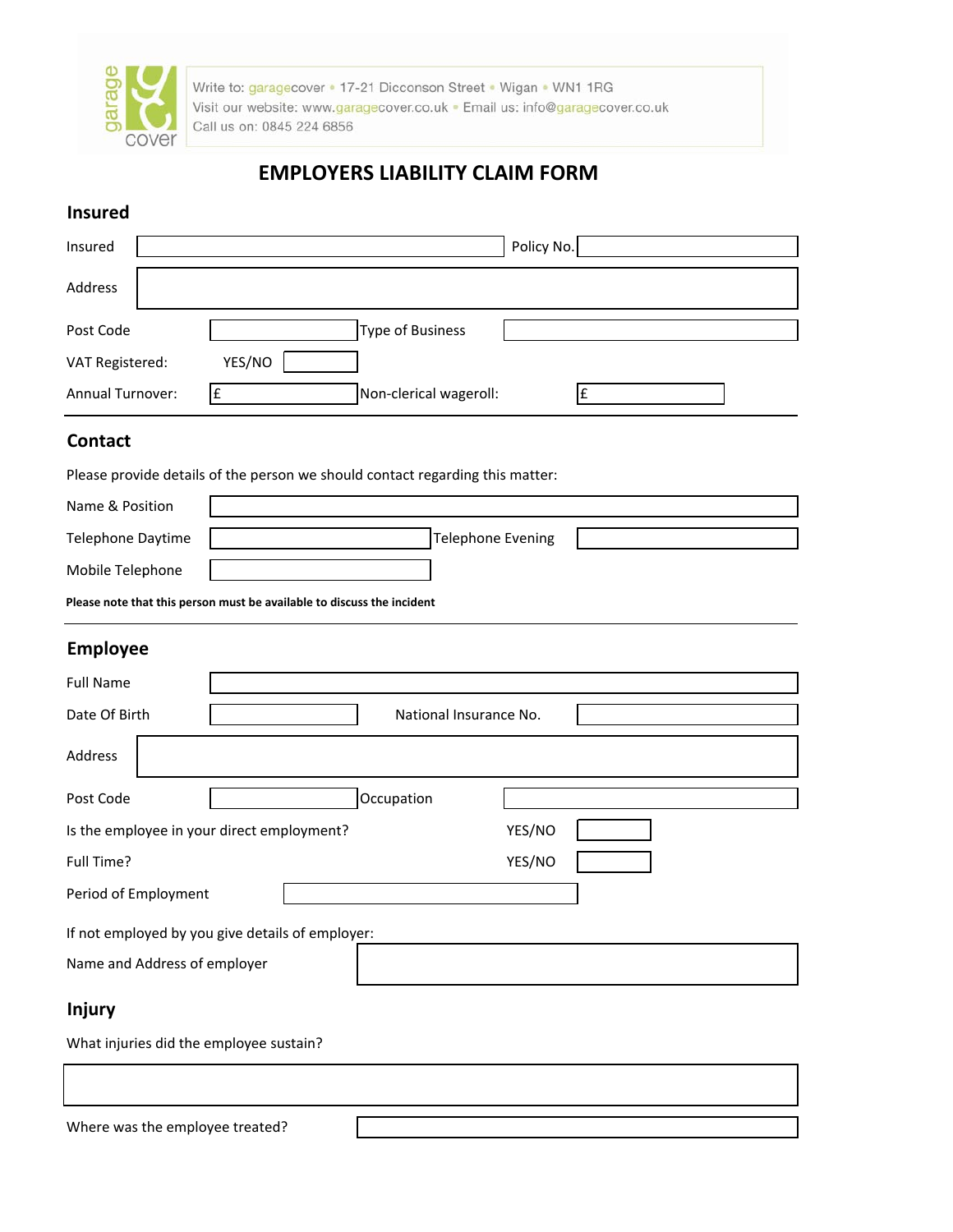| ara<br>cover                           | Write to: garagecover • 17-21 Dicconson Street • Wigan • WN1 1RG<br>Visit our website: www.garagecover.co.uk · Email us: info@garagecover.co.uk<br>Call us on: 0845 224 6856 |  |  |  |
|----------------------------------------|------------------------------------------------------------------------------------------------------------------------------------------------------------------------------|--|--|--|
| Was the employee detained in hospital? | YES/NO                                                                                                                                                                       |  |  |  |
| Date ceased work?                      | Date returned to work                                                                                                                                                        |  |  |  |
|                                        | If still absent confirm date sick note expires and/or date due to return                                                                                                     |  |  |  |
| <b>Accident Details</b>                |                                                                                                                                                                              |  |  |  |
| Date and time of accident              | Place                                                                                                                                                                        |  |  |  |
| To whom was the accident reported?     |                                                                                                                                                                              |  |  |  |
| Date and time reported                 |                                                                                                                                                                              |  |  |  |
| Was entry made in accident book?       | (If 'yes' attach a copy)<br>YES/NO                                                                                                                                           |  |  |  |
| Was the accident reported to the HSE?  | YES/NO<br>(If 'yes' attach a copy)                                                                                                                                           |  |  |  |

Please describe in detail how the accident occurred (Attach plans/sketches/photos)

Who was responsible for the accident and why?

What precautions were taken to prevent such an accident?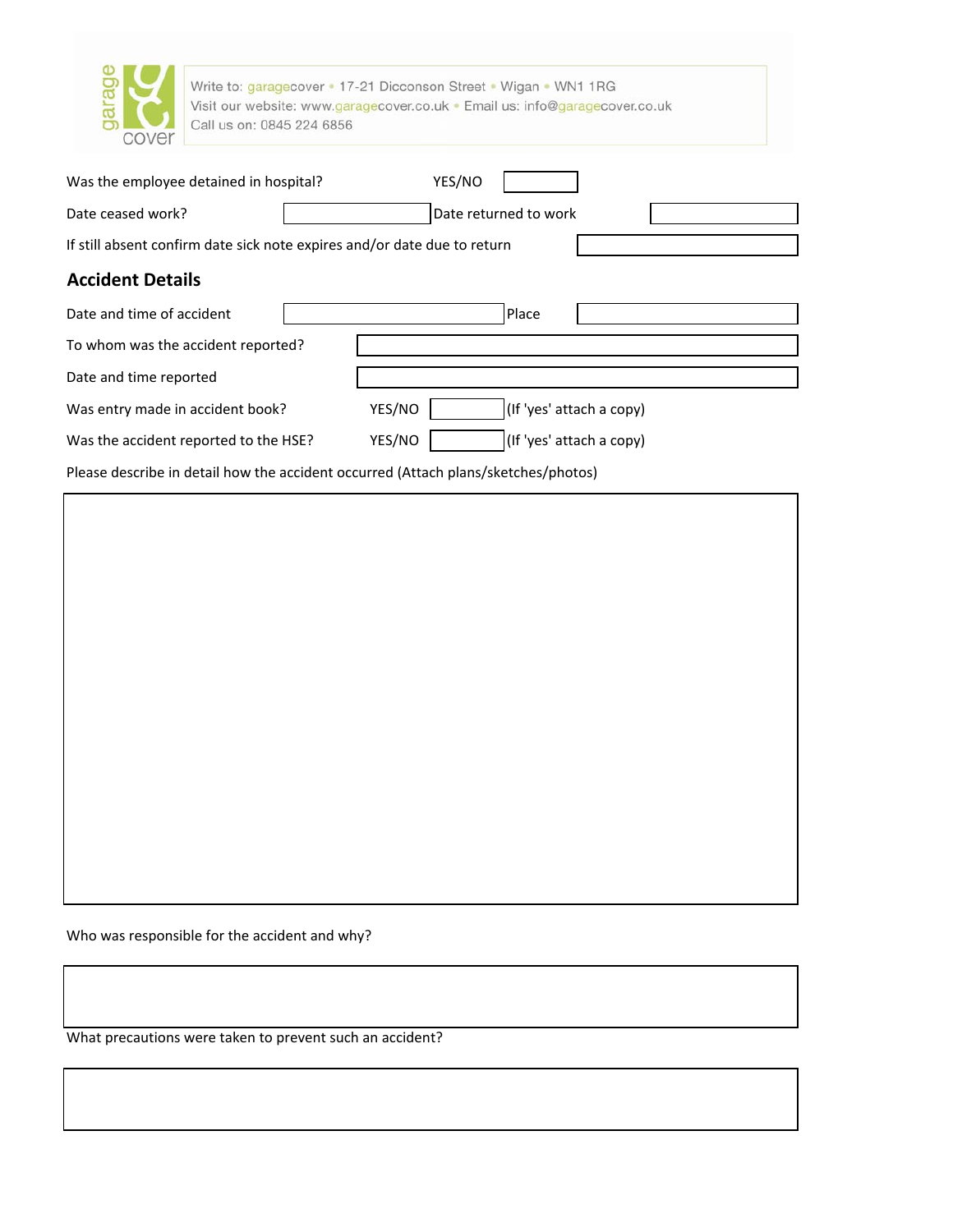

Write to: garagecover . 17-21 Dicconson Street . Wigan . WN1 1RG Visit our website: www.garagecover.co.uk . Email us: info@garagecover.co.uk Call us on: 0845 224 6856

# **Machinery**

#### If machinery was involved please give details:

| Make                                                                             | Model               |
|----------------------------------------------------------------------------------|---------------------|
| Year of manufacture                                                              | Date of purchase    |
| Who owns the machinery?                                                          |                     |
| YES/NO<br>Was it on hire?<br>If 'yes' please attach a copy of the hire agreement |                     |
| <b>Witness (es)</b>                                                              |                     |
| Name                                                                             | Employee?<br>YES/NO |
| Address                                                                          |                     |
| <b>Telephone Number</b>                                                          |                     |
| Name                                                                             | Employee?<br>YES/NO |
| Address                                                                          |                     |
| Telephone Number                                                                 |                     |
| Name                                                                             | YES/NO<br>Employee? |
| Address                                                                          |                     |
| <b>Telephone Number</b>                                                          |                     |

## **Earnings Details ‐ PLEASE COMPLETE IN ALL CASES**

Please supply details of earnings for 13 weeks leading up to the incident:

| <b>Week ending</b> | <b>Gross Pay</b> | <b>Income Tax</b> | <b>Employees National</b><br><b>Insurance Contribution</b> | Net Pay |
|--------------------|------------------|-------------------|------------------------------------------------------------|---------|
|                    |                  |                   |                                                            |         |
|                    |                  |                   |                                                            |         |
|                    |                  |                   |                                                            |         |
|                    |                  |                   |                                                            |         |
|                    |                  |                   |                                                            |         |
|                    |                  |                   |                                                            |         |
|                    |                  |                   |                                                            |         |
|                    |                  |                   |                                                            |         |
|                    |                  |                   |                                                            |         |
|                    |                  |                   |                                                            |         |
|                    |                  |                   |                                                            |         |
|                    |                  |                   |                                                            |         |
|                    |                  |                   |                                                            |         |
| Total:             |                  |                   |                                                            |         |